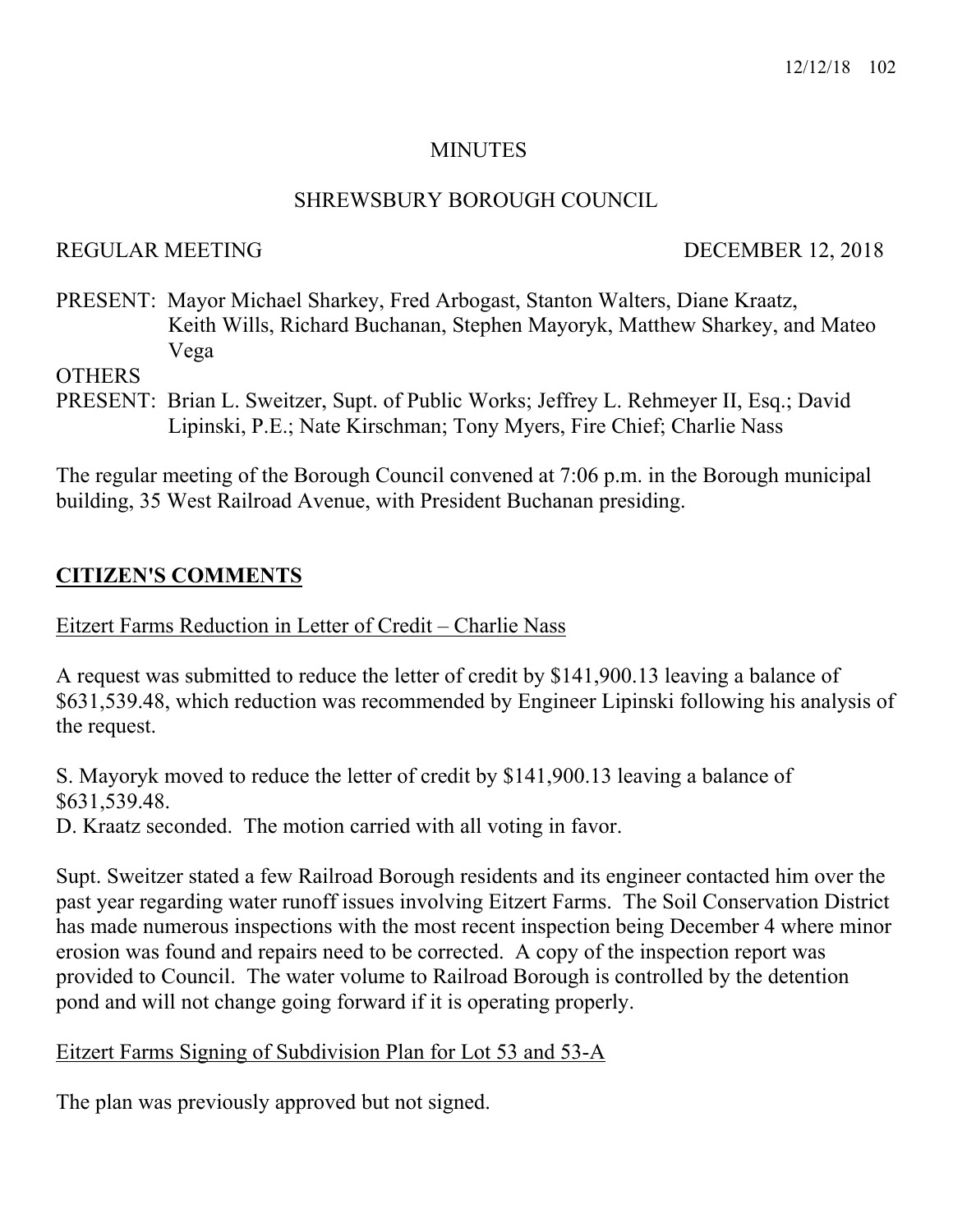S. Walters moved that the plan be re-approved and signed by Council and held by Engineer Lipinski pending payment of all fees, including the recreation fee. S. Mayoryk seconded. The motion carried with all voting in favor.

# **APPROVAL OF MINUTES**

The minutes of the November 14 meeting were unanimously approved.

# **APPROVAL OF EXPENDITURES AND REPORT OF ACCOUNTS**

F. Arbogast moved to approve the bill list for November: general account numbers 2391 thru 2427; water account: check numbers 1512 thru 1524; sewer account: check numbers 1337 thru 1347; highway aid: checks 941 and 942.

D. Kraatz seconded. The motion carried with all voting in favor.

# **APPROVAL OF PAYROLL REGISTER**

F. Arbogast moved to approve the November 5 and 19 payroll registers.

D. Kraatz seconded. The motion carried with all voting in favor.

# **SUBDIVISION AND LAND DEVELOPMENT BUSINESS**

Eitzert Farms Staff Review

Staff will meet on January 8 to review the subdivision of Lot 40 to create 40A.

## **Codes Enforcement**

There were 3 permits issued in November.

# **Southern Regional Police Department –** Mayor Sharkey

The Shrewsbury Township Supervisors were contacted to see if there was interest in expanding the Southern Regional Police Department to cover their area and the answer was no, that they are happy with the State Police coverage. Glen Rock Borough sent a letter that it is purchasing 7.5 PPUs for 2019 which is a little above its minimum. There were four opioid deaths in the area since Thanksgiving. The canine campaign has started with the financial goal almost being met. A street camera was used to solve a crime recently; the rail-mounted light on some guns was known to cause problems so some Glock models were changed out to alleviate the problem. Both school districts are very pleased with the School Resource Officers. R. Buchanan stated the budget committee will recommend that the Chief add just one more officer instead of two. All four municipalities will receive a rebate from the health plan reserves.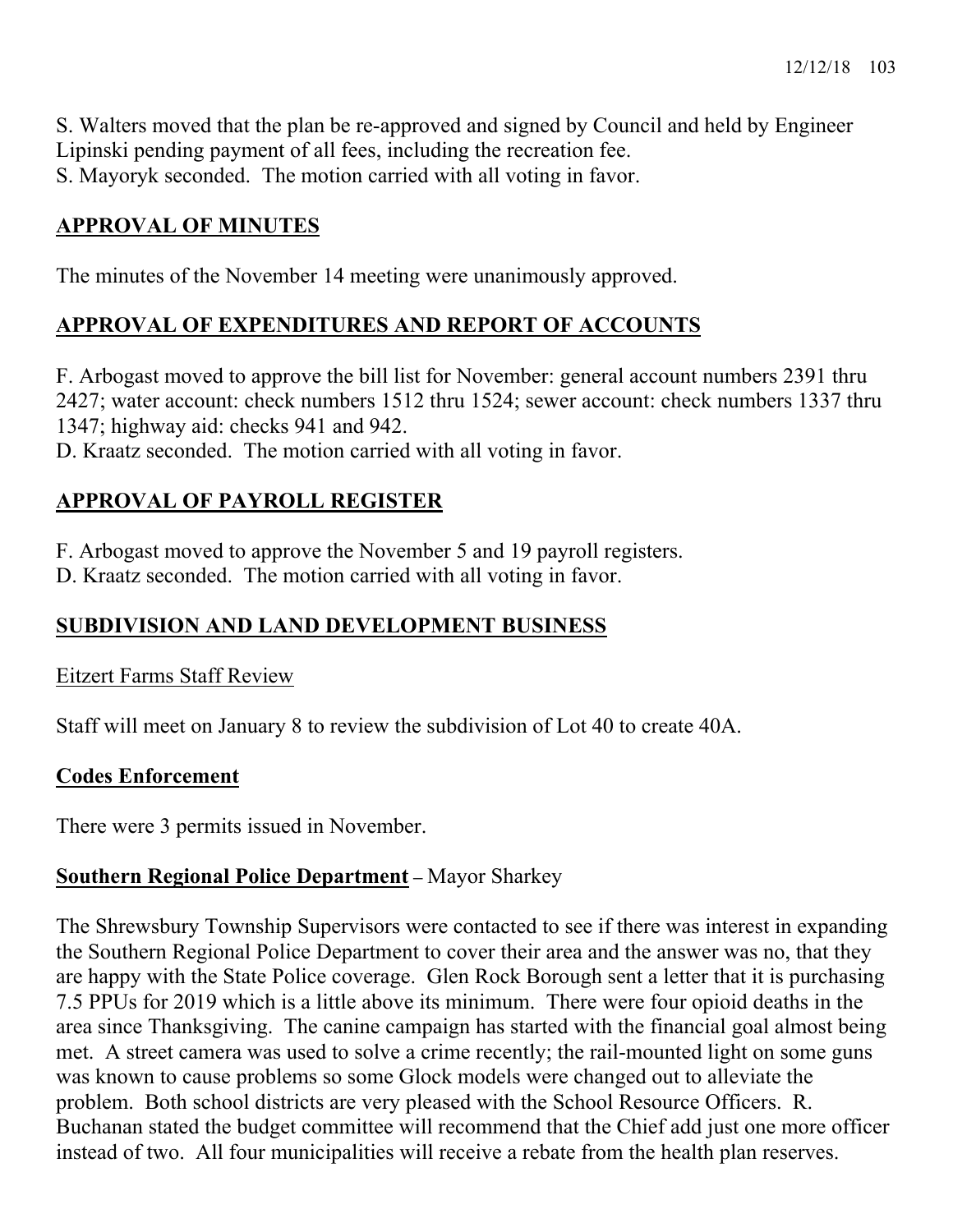Since the Case and Keg at Exit 4 will shortly be demolished, the camera system will be relocated to the well house behind the Case and Keg. The cameras at the Mount Airy Road and Forrest Avenue signal light will send the signal back to the well house through a wireless connection. This work will be done using the Public Works time.

K. Wills entered the meeting at 7:47 p.m.

### **Water & Sewer** – Supt. Sweitzer

#### Exit 4 Wellhead Protection

Gannett Fleming made the necessary corrections and changes that the Wellhead Protection Committee suggested on March 28. The changes will protect the Pumphouse Wells throughout construction. The acceptance letter will be sent to Gannett Fleming on December 14.

- S. Mayoryk moved that the acceptance letter be sent to Gannett Fleming.
- F. Arbogast seconded. The motion carried with all voting in favor.

### Wellhead Protection Well Inspections (Township)

Included with the packet is a list of 40 Township residents that did not schedule a well inspection and have failed initial inspections (15) and did not reschedule. The inspections were to be completed by September 30. Two private wells were properly abandoned since the home owner has water from the York Water Company.

## **Public Roads & Lighting** – M. Sharkey/Supt. Sweitzer

#### Eitzert Farms Street Lighting

Engineer Lipinski spoke with Jim Good regarding the street lights. He recommended using the regular colonial fixtures with an LED bulb that the Borough would own and maintain. Met Ed would charge a lower monthly rate and the Borough could change the bulbs as needed.

F. Arbogast moved to authorize Engineer Lipinski to work with Jim Good to determine the type of street lights and LED wattages to use in the development with the Borough owning and maintaining the lights.

S. Mayoryk seconded. The motion carried with all voting in favor.

## Traffic Calming

The next meeting will be on January 7 at 7:00 p.m. where the draft plan will be reviewed.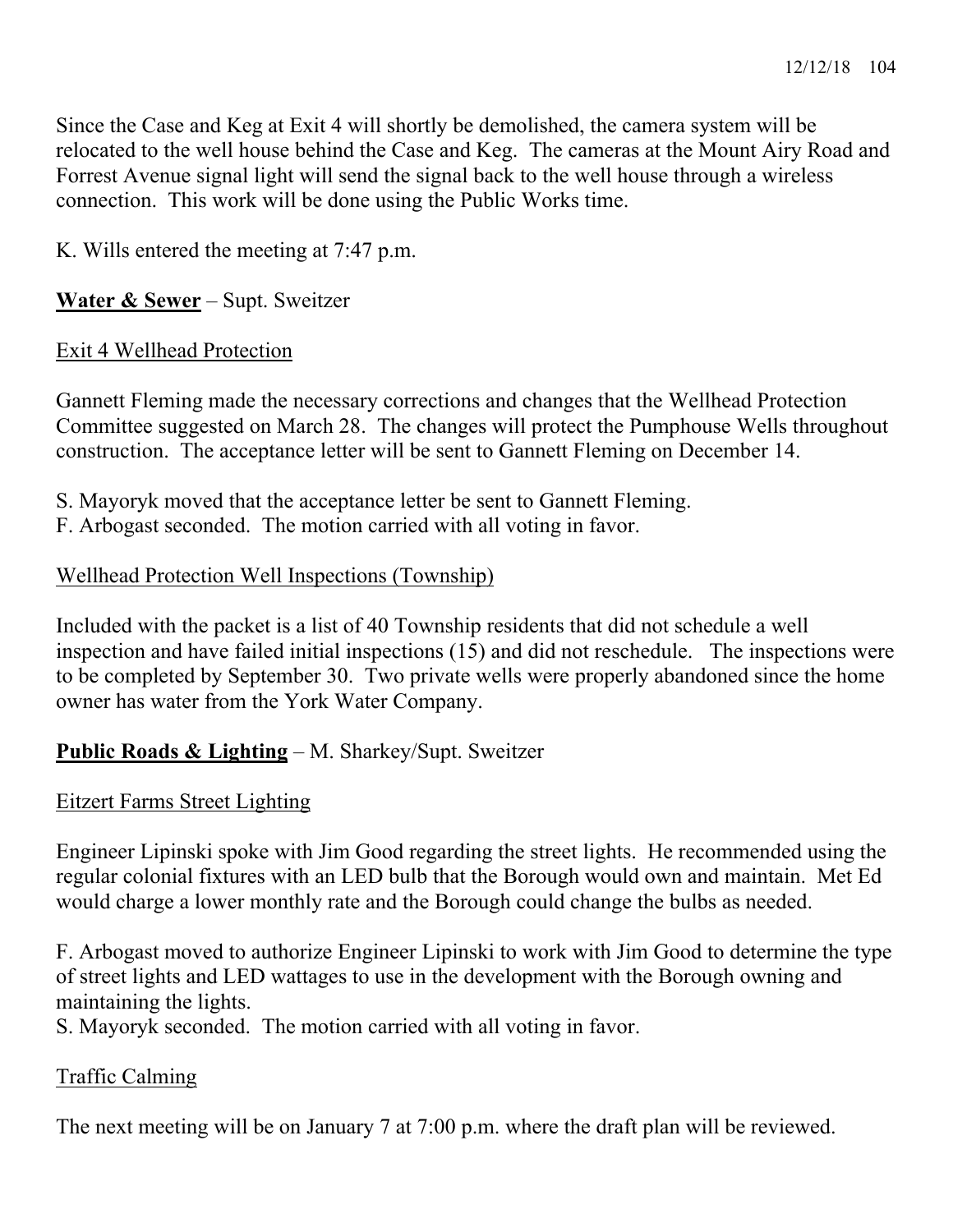### **Public Lands, Buildings and Finance** – F. Arbogast

### 2019 Tentative Budget

General budget: no tax millage increase this year, possibly next year. The amount of \$114,209.00 is being taken from the PLGIT fund to balance the \$2,012,592.00 budget.

- R. Arbogast moved to adopt the General budget as presented.
- S. Walters seconded. The motion carried with all voting in favor.

Water budget: no rate increase, however, the amount of \$124,885.00 is being taken from the PLGIT fund to balance the \$966,785.00 budget.

- F. Arbogast moved to adopt the Water budget as presented.
- D. Kraatz seconded. The motion carried with all voting in favor.

Sewer Budget: due to being notified about a month ago at a meeting held by New Freedom Borough that major upgrades are planned for the treatment plant, sewer rates will need to be increased. The Borough plans to borrow a million dollars with a five-year payback causing the base sewer rates to increase next year from \$55.00 to \$73.00 for residential and from \$91.00 to \$120.00 for commercial and industrial with a slight increase in the tiers. There was discussion about extending the loan repayment to ten or 20 years but there is another capital project coming in a few years costing between three and five million dollars (in total and to be paid proportionately by all municipalities using the plant) where another loan will be required. The Borough is looking to borrow the funds through PENNVEST which has a lower interest rate than the local banks. It was noted that the dollar figure given us by New Freedom Borough is an estimate.

F. Arbogast moved to adopt the sewer budget as presented, with a five-year loan payback, taking \$251,998.00 from the PLGIT funds, and conditional on the Borough obtaining a million dollar loan.

S. Walters seconded. The motion carried with all voting in favor.

Highway Aid budget: the amount of \$101,500.00 is being taken from the PLGIT fund to balance the \$232,000.00 budget.

- F. Arbogast moved to adopt the highway aid budget as presented.
- S. Walters seconded. The motion carried with all voting in favor.

New Refuse Rate for 2019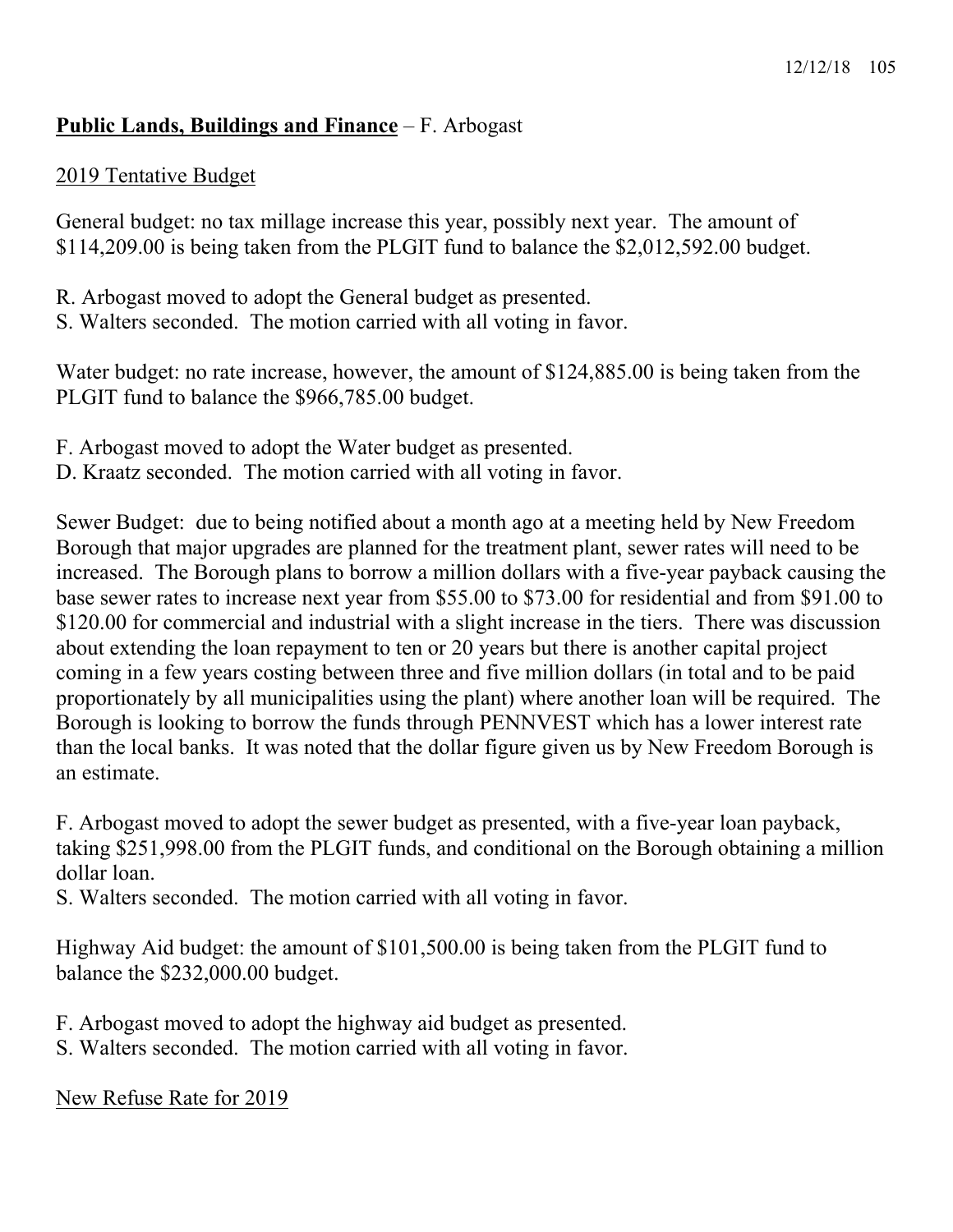The new yearly cost is \$279.00 which equates to \$69.75 a quarter. The quarterly charge will be \$70.00 to include postage and cardstock.

- S. Walters moved that the quarterly refuse rate for 2019 be \$70.00 a quarter.
- F. Arbogast seconded. The motion carried with all voting in favor.

# **ENGINEER'S REPORT**

## 2018 Streets Recommendations of Payment

Engineer Lipinski presented a recommendation of payment to Kinsley Construction, Inc. for South Hill Street paving project in the amount of \$84,034.60 retaining \$1,115.00 as there is a discrepancy over the quantities.

- S. Walters moved to pay Kinsley Construction, Inc. the amount of \$84,034.60.
- F. Arbogast seconded. The motion carried with all voting in favor.

Engineer Lipinski presented a recommendation of payment to Kinsley Construction, Inc. for Onion Boulevard paving project in the amount of \$63,831.30 retaining \$3,923.15 as there is a discrepancy over the quantities.

- S. Walters moved to pay Kinsley Construction, Inc. the amount of \$63,831.30.
- S. Mayoryk seconded. The motion carried with all voting in favor.

## Deer Creek Pump Station Sewer Meter Analysis

A revised draft copy was e-mailed to the Authority and Borough on Monday.

# **SOLICITOR'S REPORT**

## Apple Tree Court

The developer would like to dissolve the LLC set up for the development. The Borough is holding money in an escrow account for the development. Once the escrow is no longer needed, the assignee of the LLC would receive the remaining monies.

K. Wills moved to allow the developer to dissolve the LLC. S. Mayoryk seconded. The motion carried with all voting in favor.

## Kennel Issues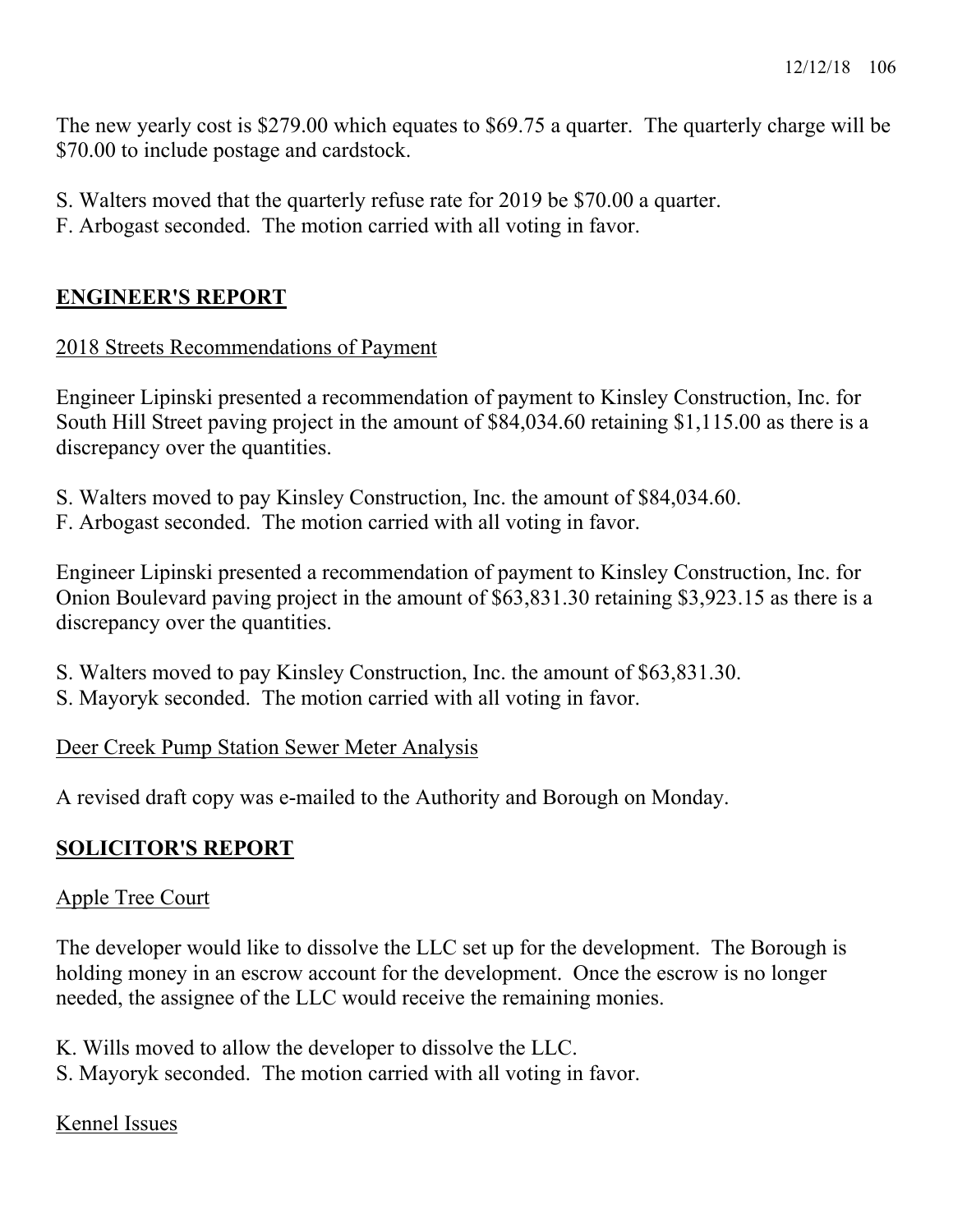The York County Planning Commission recommended approval of the amendment at its November 20 meeting. The Borough's Planning Commission recommended the amendment be adopted. The ordinance will be advertised early next year, along with other ordinance amendments.

### Refuse Contract

An Agreement of Service for Refuse and Recyclable Collection was sent to Penn Waste, which was signed, and is ready for signature this evening.

S. Mayoryk moved that the Agreement be signed.

S. Walters and D. Kraatz seconded. The motion carried with all voting in favor.

### Year-end Tax Ordinances

The ordinances that will be adopted at the December 27 meeting were included with the packet.

### Heathcote Glen II, Phase 3 Water Line

There is a problem with the water line not being in the right-of-way on Hastings Way, as shown by prior documents of record. The developer's attorney will be preparing updated documents in order to protect the Borough and to better inform the property owners. The developer's attorney is trying to organize the homeowners to meet and to cooperate with updated documentation.

#### Volunteer Service Credit Program

Solicitor Rehmeyer's office is in the process of developing tax credit forms.

#### Solicitation Ordinance

The Ordinance is ready to be advertised which will be done early next year.

#### Fireworks

The amendment to the nuisance ordinance will be advertised for adoption early next year.

#### Stewartstown Railroad Company

The President of the Railroad indicated that the Company would like to differentiate the fee for the services it receives and the crossings fees it desires to collect. Solicitor Rehmeyer replied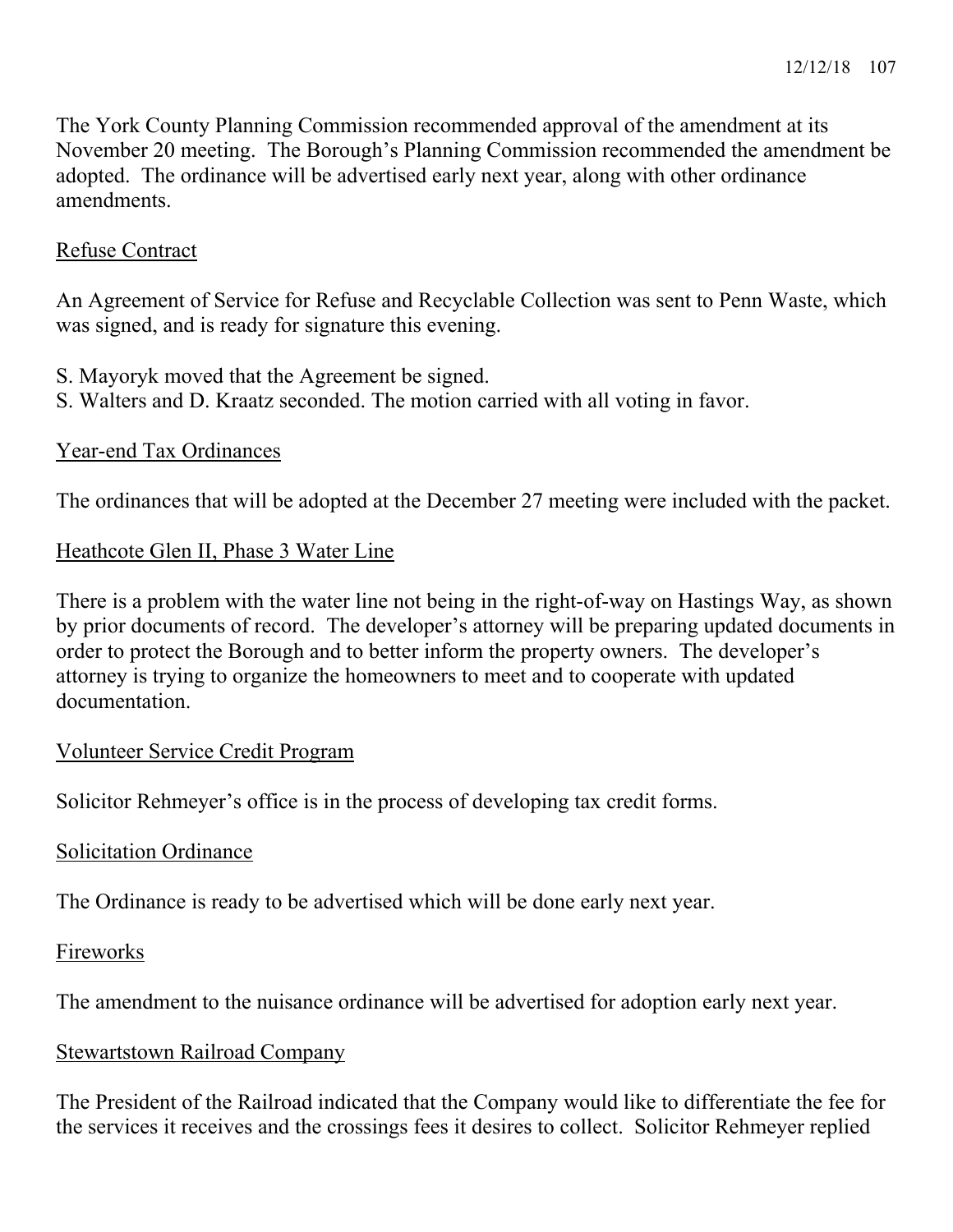requesting information similar to what was requested from Omega Rail Management, particularly about other railroad crossing agreements in southern York County.

#### Sewer Issues

Solicitor Rehmeyer wrote a letter to New Freedom Borough's solicitor who did respond with a letter and accompanying documents.

### Private Well Inspections in Shrewsbury Township

Solicitor Rehmeyer's office is in the process of preparing two form letters to be sent to property owners who did not comply with the Shrewsbury Township Ordinance Requiring Owners of Property located in the Borough's Wellhead zone who own a private well to have it inspected. Some have been inspected but failed to follow up with another inspection regarding any corrections.

### **Public Safety, Welfare and Personnel** – F. Arbogast

### 2019 Kim Erdman Animal Control Agreement

- F. Arbogast moved to approve the 2019 animal control agreement.
- D. Kraatz seconded. The motion carried with all voting in favor.

#### Bonus Program

F. Arbogast moved that the annual bonuses be paid for 2018 based on the schedule from 2007. S. Walters seconded. The motion carried with all voting in favor.

#### **Secretary's Report** – C. Bosley

The year-end meeting will be on Thursday, December 27 at 7:00 p.m.

#### **York Adams Tax Bureau** – M. Sharkey

There was no meeting until the end of January.

## **UNFINISHED BUSINESS**

## **NEW BUSINESS**

## Police Management Training